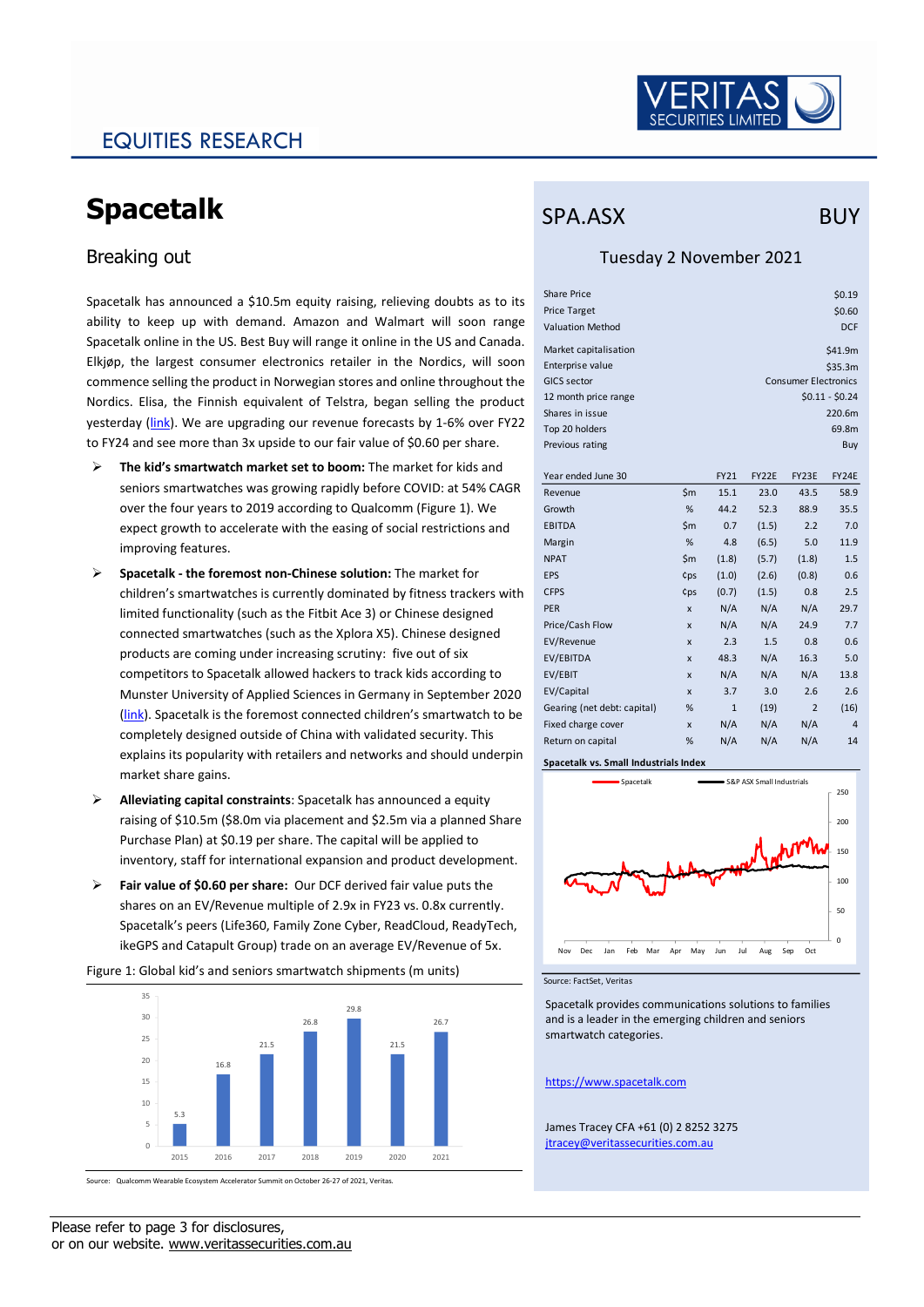# EQUITIES RESEARCH



| <b>Spacetalk</b>                              |                        |                                |                    |              |                  |              | Share Price: \$0.19 ps                        |             |             |             |              | <b>Valuation:</b> |
|-----------------------------------------------|------------------------|--------------------------------|--------------------|--------------|------------------|--------------|-----------------------------------------------|-------------|-------------|-------------|--------------|-------------------|
| Financial Performance (A\$m)                  |                        |                                |                    |              |                  |              | <b>Valuation Metrics</b>                      |             |             |             |              |                   |
| Year ended June 30                            | <b>FY19</b>            | <b>FY20</b>                    | <b>FY21</b>        | <b>FY22E</b> | FY23E            | FY24E        | Price Target (ps)                             |             |             |             |              | \$0.60            |
| Revenue                                       | 7.1                    | 10.5                           | 15.1               | 23.0         | 43.5             | 58.9         | Share Price (ps)                              |             |             |             |              | \$0.19            |
| Cost of sales                                 | (1.9)                  | (3.0)                          | (5.8)              | (10.9)       | (21.8)           | (30.1)       | FY22E EV/Sales (x)                            |             |             |             |              | 1.5               |
| <b>Gross profit</b>                           | 5.2                    | 7.4                            | 9.4                | 12.1         | 21.7             | 28.9         | Implied FY22 EV/Sales (x)                     |             |             |             |              | 5.4               |
| Operating costs                               | (5.5)                  | (7.6)                          | (8.3)              | (13.1)       | (18.5)           | (20.9)       | Implied FY23 EV/Sales (x)                     |             |             |             |              | 2.9               |
| Share based payments                          | (3.4)                  | (2.5)                          | (0.4)              | (0.5)        | (1.0)            | (1.0)        | Market Capitalisation (A\$m)                  |             |             |             |              | 41.9              |
| <b>Normalised EBITDA</b>                      | (3.6)                  | (2.7)                          | 0.7                | (1.5)        | 2.2              | 7.0          | Enterprise Value (A\$m)                       |             |             |             |              | 35.3              |
| Depreciation and amortisation                 | (2.0)                  | (2.5)                          | (3.0)              | (3.7)        | (4.2)            | (4.5)        | Shares in issue (m)                           |             |             |             |              | 220.6             |
| <b>Normalised EBIT</b>                        | (5.6)                  | (5.1)                          | (2.3)              | (5.2)        | (2.0)            | 2.6          |                                               |             |             |             |              |                   |
| Associate income                              | 0.0                    | 0.0                            | 0.0                | 0.0          | 0.0              | 0.0          | <b>Valuation Multiples</b>                    |             |             |             |              |                   |
| Net interest                                  | (0.0)                  | (0.1)                          | (0.2)              | (0.5)        | (0.5)            | (0.5)        | Year ended June                               | <b>FY19</b> | <b>FY20</b> | <b>FY21</b> | FY22E        | FY23E             |
| <b>Normalised Pre-tax Profit</b>              | (5.6)                  | (5.3)                          | (2.4)              | (5.7)        | (2.5)            | 2.1          | P/E(x)                                        | N/A         | N/A         | N/A         | N/A          | N/A               |
| Normalised tax                                | 1.0                    | 1.0                            | 0.7                | 0.0          | 0.7              | (0.6)        | Price/Cash Flow (x)                           | N/A         | 28.5        | N/A         | N/A          | 24.9              |
| Profit attributable to minorities             | 0.0                    | 0.0                            | 0.0                | 0.0          | 0.0              | 0.0          | EV/Revenue (x)                                | 4.9         | 3.4         | 2.3         | 1.5          | 0.8               |
| Normalised profit to holders                  | (4.7)                  | (4.3)                          | (1.8)              | (5.7)        | (1.8)            | 1.5          | EV/EBITDA (x)                                 | N/A         | N/A         | 48.3        | N/A          | 16.3              |
| One off items (post-tax)                      | 0.0                    | 0.0                            | 0.0                | 0.0          | 0.0              | 0.0          | EV/EBIT (x)                                   | N/A         | N/A         | N/A         | N/A          | N/A               |
| <b>Reported profit to holders</b>             | (4.7)                  | (4.3)                          | (1.8)              | (5.7)        | (1.8)            | 1.5          | Equity FCF yield (%)                          | $-6.6$      | $-5.3$      | $-10.1$     | $-17.5$      | $-5.4$            |
|                                               |                        |                                |                    |              |                  |              | Dividend yield (%)                            | 0.0         | 0.0         | 0.0         | 0.0          | 0.0               |
| Cash Flow Statement (A\$m)                    |                        |                                |                    |              |                  |              | EV/capital (x)                                | 8.0         | 6.7         | 3.7         | 3.0          | 2.6               |
| Year ended June 30                            | <b>FY19</b>            | <b>FY20</b>                    | <b>FY21</b>        | FY22E        | FY23E            | <b>FY24E</b> | Price to book value (x)                       | 5.0         | 3.2         | 3.6         | 2.9          | 3.3               |
| <b>Normalised EBITDA</b>                      | (3.6)                  | (2.7)                          | 0.7                | (1.5)        | 2.2              | 7.0          |                                               |             |             |             |              |                   |
| Non cash items                                | 3.4                    | 2.5                            | 0.4                | 0.5          | 1.0              | 1.0          | Per Share Data                                |             |             |             |              |                   |
| Cash net interest                             | (0.0)                  | (0.1)                          | (0.3)              | (0.5)        | (0.5)            | (0.5)        | Year ended June 30                            | <b>FY19</b> | <b>FY20</b> | <b>FY21</b> | FY22E        | FY23E             |
| Cash tax (paid)/received                      | 0.6                    | 1.0                            | 0.7                | 0.0          | 0.7              | (0.6)        | EPS diluted - adjusted (¢ps)                  | (3.69)      | (3.03)      | (1.01)      | (2.64)       | (0.78)            |
| Working capital/other                         | (0.9)                  | 0.3                            | (2.7)              | (1.8)        | (1.6)            | (1.2)        | EPS diluted (¢ps)                             | (3.69)      | (3.03)      | (1.01)      | (2.64)       | (0.78)            |
| <b>Operating Cash Flow</b>                    | (0.5)                  | 0.9                            | (1.2)              | (3.3)        | 1.8              | 5.7          | Cash flow per share (¢ps)                     | (0.4)       | 0.7         | (0.7)       | (1.5)        | 0.8               |
| Capex                                         | (2.2)                  | (3.1)                          | (3.0)              | (4.0)        | (4.0)            | (3.0)        | Free cash flow per share (¢ps)                | (2.2)       | (1.6)       | (2.4)       | (3.4)        | (1.0)             |
| <b>Free Cash Flow</b>                         | (2.8)                  | (2.2)                          | (4.2)              | (7.3)        | (2.3)            | 2.7          | Cash (¢ps)                                    | 1.3         | 2.2         | 2.4         | 4.0          | 2.6               |
| Disposals/Acquisitions                        | 0.0                    | 0.0                            | 0.0                | 0.0          | 0.0              | 0.0          | Net assets (¢ps)                              | 3.8         | 5.9         | 5.3         | 6.6          | 5.7               |
| Dividends paid                                | 0.0                    | 0.0                            | 0.0                | 0.0          | 0.0              | 0.0          | DPS (¢ps)                                     | 0.0         | $0.0\,$     | 0.0         | 0.0          | 0.0               |
| Equity raised/buybacks                        | 0.5                    | 5.2                            | 2.5                | 9.9          | 0.0              | 0.0          | Franking (%)                                  | 0.0         | 0.0         | 0.0         | 0.0          | 0.0               |
| Borrowings/(debt repayment)                   | 1.3                    | (1.3)                          | 3.0                | 2.0          | 0.0              | (2.0)        | Shares on issue - avg. basic (m)              | 121         | 138         | 164         | 202          | 221               |
| Other inc. finance leases                     | 0.0                    | (0.2)                          | (0.2)              | (0.2)        | (0.2)            | (0.2)        | Shares on issue - avg. diluted (m)            | 127         | 141         | 175         | 214          | 232               |
| Net increase/(decrease) cash                  | (1.0)                  | 1.5                            | 1.0                | 4.3          | (2.5)            | 0.4          |                                               |             |             |             |              |                   |
| Cash at beginning                             | 2.6                    | 1.6                            | 3.2                | 4.2          | 8.5              | 6.0          | Segmental Revenue (\$Am)                      |             |             |             |              |                   |
| Cash at end (including bank deposits)         | 1.6                    | 3.2                            | 4.2                | 8.5          | 6.0              | 6.5          | Year ended June 30                            | <b>FY19</b> | <b>FY20</b> | <b>FY21</b> | FY22E        | FY23E             |
|                                               |                        |                                |                    |              |                  |              | App ARR                                       | 0.8         | 1.5         | 2.8         | 4.6          | 8.6               |
| Balance Sheet (A\$m)                          |                        |                                |                    |              |                  |              | App revenue                                   | 0.4         | $1.2$       | 2.2         | 3.6          | 6.6               |
| Year ended June 30                            | <b>FY19</b><br>$1.6\,$ | <b>FY20</b><br>3.2             | <b>FY21</b><br>4.2 | <b>FY22E</b> | FY23E            | FY24E        | Device revenue                                | 4.2<br>4.6  | 6.5<br>7.7  | 10.6        | 17.7<br>21.3 | 35.2              |
| Cash and cash equivalents                     |                        | 1.0                            |                    | 8.5          | 6.0              | 6.5          | SpaceTalk revenue                             | 2.2         | 2.7         | 12.8        |              | 41.7              |
| Trade and other receivables<br>Inventories    | 0.8<br>1.2             | 1.0                            | 2.2<br>1.7         | 5.0<br>1.9   | 8.3<br>3.0       | 10.6<br>4.0  | MGM schools revenue<br><b>Trading revenue</b> | 6.8         | 10.4        | 2.2<br>15.0 | 1.8<br>23.0  | 1.8<br>43.5       |
| Other current assets                          | 1.0                    | 1.1                            | 2.8                | 2.8          | 2.8              | 2.8          | Grants & other income                         | 0.3         | 0.1         | 0.1         | 0.0          | 0.0               |
| <b>Current assets</b>                         | 4.7                    | 6.3                            | 10.9               | 18.2         | 20.1             | 23.9         | Revenue                                       | 7.1         | 10.5        | 15.1        | 23.0         | 43.5              |
| Plant and equipment                           | 0.2                    | 0.2                            | 0.2                | 0.2          | 0.2              | 0.3          |                                               |             |             |             |              |                   |
| Intangible assets                             | 2.8                    | 3.7                            | 3.9                | 4.5          | 4.6              | 3.4          | Segmental Revenue Growth (% YoY)              |             |             |             |              |                   |
| Right of use                                  | 0.0                    | 0.1                            | 0.3                | 0.3          | 0.3              | 0.3          | Year ended June 30                            | <b>FY19</b> | <b>FY20</b> | <b>FY21</b> | FY22E        | FY23E             |
| Deferred tax assets                           | 0.0                    | 0.5                            | 0.7                | 0.7          | 0.7              | 0.7          | App ARR growth                                | N/A         | 87.5        | 86.7        | 63.6         | 88.0              |
| Non current assets                            | 3.0                    | 4.5                            | 5.1                | 5.7          | 5.8              | 4.7          | App revenue growth                            | N/A         | 180.0       | 79.3        | 66.0         | 84.8              |
| Assets                                        | 7.7                    | 10.7                           | 16.0               | 24.0         | 26.0             | 28.5         | Device revenue growth                         | 836.5       | 53.8        | 63.8        | 67.0         | 98.5              |
| Trade and other payables                      | 1.3                    | 2.1                            | 1.9                | 3.2          | 6.0              | 8.0          | Spacetalk revenue growth                      | 931.9       | 65.4        | 66.2        | 66.8         | 96.2              |
| Provisions                                    | 0.3                    | 0.2                            | 0.4                | 0.4          | 0.4              | 0.4          | MGM schools revenue growth                    | (1.9)       | 25.1        | (18.1)      | (22.1)       | 0.0               |
| Borrowings & leases                           | 0.0                    | 0.1                            | 0.2                | 0.2          | 0.2              | 0.2          | Trading revenue growth                        | 154.5       | 52.5        | 44.0        | 53.5         | 88.9              |
| Income tax liability                          | 0.0                    | 0.0                            | 0.1                | 0.1          | 0.1              | 0.1          | Revenue growth                                | 160.3       | 46.8        | 44.2        | 52.3         | 88.9              |
| <b>Current liabilities</b>                    | 1.6                    | 2.4                            | 2.6                | 3.8          | 6.6              | 8.7          |                                               |             |             |             |              |                   |
| Borrowings                                    | 1.3                    | 0.0                            | 4.1                | 6.1          | 6.1              | 4.1          | Performance Ratios (%)                        |             |             |             |              |                   |
| Deferred tax liabilities                      | 0.0                    | 0.0                            | 0.0                | 0.0          | 0.0              | 0.0          | Year ended June 30                            | <b>FY19</b> | <b>FY20</b> | <b>FY21</b> | FY22E        | FY23E             |
| Non current liabilities                       | 1.3                    | 0.0                            | 4.1                | 6.1          | $6.1\,$          | 4.1          | Gross margin                                  | 73.1        | 70.9        | 61.9        | 52.5         | 49.8              |
| <b>Total liabilities</b>                      | 2.9                    | 2.4                            | 6.7                | 9.9          | 12.7             | 12.8         | <b>EBITDA</b> margin                          | (51.0)      | (25.6)      | 4.8         | (6.5)        | 5.0               |
| <b>Issued shares</b>                          | 10.8                   | 16.1                           | 18.7               | 29.1         | 30.1             | 31.1         | Gross debt inc. leases (\$ m)                 | 1.3         | 0.1         | 4.2         | 6.2          | 6.2               |
| Reserve options                               | 3.7                    | 6.2                            | 6.4                | 6.4          | 6.4              | 6.4          | Net cash/(debt) (\$ m)                        | 0.4         | 3.0         | (0.1)       | 2.3          | (0.2)             |
| <b>Accumulated losses</b>                     | (9.7)                  | (14.0)                         | (15.8)             | (21.4)       | (23.2)           | (21.8)       | Gearing (net debt/(cash): capital)            | (8.7)       | (57.3)      | 0.6         | (19.4)       | 1.6               |
| <b>Total equity</b>                           | 4.8                    | 8.3                            | 9.4                | 14.1         | 13.3             | 15.8         | Fixed charge cover                            | N/A         | N/A         | N/A         | N/A          | N/A               |
|                                               |                        |                                |                    |              |                  |              | Return on capital                             | N/A         | N/A         | N/A         | N/A          | N/A               |
| <b>Directors and Key Management Personnel</b> |                        |                                |                    |              | <b>Shares</b>    | Holding      |                                               |             |             |             |              |                   |
| Mark Fortunatow                               |                        | Founder and Executive Chairman |                    |              | 17.3m            | 7.9%         |                                               |             |             |             |              |                   |
| <b>Martin Pretty</b>                          |                        | Non Executive Director         |                    |              | 0.2 <sub>m</sub> | 0.1%         |                                               |             |             |             |              |                   |
| <b>Brandon Gien</b>                           |                        | Non Executive Director         |                    |              | 0.1 <sub>m</sub> | 0.1%         |                                               |             |             |             |              |                   |
|                                               |                        |                                |                    |              |                  |              |                                               |             |             |             |              |                   |

| <b>Maior Shareholders</b>                                                                                       | <b>Shares</b>    | Holding |
|-----------------------------------------------------------------------------------------------------------------|------------------|---------|
| Mark Fortunatow                                                                                                 | 17.3m            | 7.9%    |
| Thorney Investment Group                                                                                        | 13.3m            | 6.0%    |
| Noel Hurd                                                                                                       | 4.0 <sub>m</sub> | 1.8%    |
| Top 20 shareholders                                                                                             | 69.8m            | 31.7%   |
| Partners Paragans dasa Madeir Partnetter autorista (Massa Phanaladdhan dasa tradicional sha horizo canded natur |                  |         |

urce: Company data, Veritas Securities estimates. Note: Shareholding data is prior to the latest capital raise.

| Spacetalk                              |             |             |             |              |               |              | Share Price: \$0.19 ps             |             |             |             |              |        | Valuation: \$0.60 ps |
|----------------------------------------|-------------|-------------|-------------|--------------|---------------|--------------|------------------------------------|-------------|-------------|-------------|--------------|--------|----------------------|
| Financial Performance (A\$m)           |             |             |             |              |               |              | <b>Valuation Metrics</b>           |             |             |             |              |        | Valuation            |
| Year ended June 30                     | <b>FY19</b> | <b>FY20</b> | <b>FY21</b> | <b>FY22E</b> | FY23E         | <b>FY24E</b> | Price Target (ps)                  |             |             |             |              | \$0.60 | 214%                 |
| Revenue                                | 7.1         | 10.5        | 15.1        | 23.0         | 43.5          | 58.9         | Share Price (ps)                   |             |             |             |              | \$0.19 |                      |
| Cost of sales                          | (1.9)       | (3.0)       | (5.8)       | (10.9)       | (21.8)        | (30.1)       | FY22E EV/Sales (x)                 |             |             |             |              | 1.5    |                      |
| <b>Gross profit</b>                    | 5.2         | 7.4         | 9.4         | 12.1         | 21.7          | 28.9         | Implied FY22 EV/Sales (x)          |             |             |             |              | 5.4    | 254%                 |
| <b>Operating costs</b>                 | (5.5)       | (7.6)       | (8.3)       | (13.1)       | (18.5)        | (20.9)       | Implied FY23 EV/Sales (x)          |             |             |             |              | 2.9    | 88%                  |
| Share based payments                   | (3.4)       | (2.5)       | (0.4)       | (0.5)        | (1.0)         | (1.0)        | Market Capitalisation (A\$m)       |             |             |             |              | 41.9   |                      |
| <b>Normalised EBITDA</b>               | (3.6)       | (2.7)       | 0.7         | (1.5)        | 2.2           | 7.0          | Enterprise Value (A\$m)            |             |             |             |              | 35.3   |                      |
| Depreciation and amortisation          | (2.0)       | (2.5)       | (3.0)       | (3.7)        | (4.2)         | (4.5)        | Shares in issue (m)                |             |             |             |              | 220.6  |                      |
| <b>Normalised EBIT</b>                 | (5.6)       | (5.1)       | (2.3)       | (5.2)        | (2.0)         | 2.6          |                                    |             |             |             |              |        |                      |
|                                        |             |             |             |              |               |              |                                    |             |             |             |              |        |                      |
| Associate income                       | 0.0         | 0.0         | 0.0         | 0.0          | 0.0           | 0.0          | <b>Valuation Multiples</b>         |             |             |             |              |        |                      |
| Net interest                           | (0.0)       | (0.1)       | (0.2)       | (0.5)        | (0.5)         | (0.5)        | Year ended June                    | <b>FY19</b> | <b>FY20</b> | FY21        | FY22E        | FY23E  | FY24E                |
| <b>Normalised Pre-tax Profit</b>       | (5.6)       | (5.3)       | (2.4)       | (5.7)        | (2.5)         | 2.1          | P/E(x)                             | N/A         | N/A         | N/A         | N/A          | N/A    | 29.7                 |
| Normalised tax                         | 1.0         | 1.0         | 0.7         | 0.0          | 0.7           | (0.6)        | Price/Cash Flow (x)                | N/A         | 28.5        | N/A         | N/A          | 24.9   | 7.7                  |
| Profit attributable to minorities      | 0.0         | 0.0         | 0.0         | 0.0          | 0.0           | 0.0          | EV/Revenue (x)                     | 4.9         | 3.4         | 2.3         | 1.5          | 0.8    | 0.6                  |
| Normalised profit to holders           | (4.7)       | (4.3)       | (1.8)       | (5.7)        | (1.8)         | $1.5$        | EV/EBITDA (x)                      | N/A         | N/A         | 48.3        | N/A          | 16.3   | 5.0                  |
| One off items (post-tax)               | 0.0         | 0.0         | 0.0         | 0.0          | 0.0           | 0.0          | EV/EBIT(x)                         | N/A         | N/A         | N/A         | N/A          | N/A    | 13.8                 |
| <b>Reported profit to holders</b>      | (4.7)       | (4.3)       | (1.8)       | (5.7)        | (1.8)         | $1.5$        | Equity FCF yield (%)               | $-6.6$      | $-5.3$      | $-10.1$     | $-17.5$      | $-5.4$ | 6.4                  |
|                                        |             |             |             |              |               |              | Dividend yield (%)                 | 0.0         | 0.0         | 0.0         | 0.0          | 0.0    | 0.0                  |
| Cash Flow Statement (A\$m)             |             |             |             |              |               |              | EV/capital (x)                     | 8.0         | 6.7         | 3.7         | 3.0          | 2.6    | 2.6                  |
| Year ended June 30                     | <b>FY19</b> | <b>FY20</b> | <b>FY21</b> | <b>FY22E</b> | FY23E         | FY24E        | Price to book value (x)            | 5.0         | 3.2         | 3.6         | 2.9          | 3.3    | 2.8                  |
| <b>Normalised EBITDA</b>               | (3.6)       | (2.7)       | 0.7         | (1.5)        | 2.2           | 7.0          |                                    |             |             |             |              |        |                      |
| Non cash items                         | 3.4         | 2.5         | 0.4         | 0.5          | 1.0           | 1.0          | Per Share Data                     |             |             |             |              |        |                      |
| Cash net interest                      | (0.0)       | (0.1)       | (0.3)       | (0.5)        | (0.5)         | (0.5)        | Year ended June 30                 | <b>FY19</b> | <b>FY20</b> | <b>FY21</b> | FY22E        | FY23E  | <b>FY24E</b>         |
| Cash tax (paid)/received               | 0.6         | 1.0         | 0.7         | 0.0          | 0.7           | (0.6)        | EPS diluted - adjusted (¢ps)       | (3.69)      | (3.03)      | (1.01)      | (2.64)       | (0.78) | 0.64                 |
| Working capital/other                  | (0.9)       | 0.3         | (2.7)       | (1.8)        | (1.6)         | (1.2)        | EPS diluted (¢ps)                  | (3.69)      | (3.03)      | (1.01)      | (2.64)       | (0.78) | 0.64                 |
| <b>Operating Cash Flow</b>             | (0.5)       | 0.9         | (1.2)       | (3.3)        | 1.8           | 5.7          | Cash flow per share (¢ps)          | (0.4)       | 0.7         | (0.7)       | (1.5)        | 0.8    | 2.5                  |
| Capex                                  | (2.2)       | (3.1)       | (3.0)       | (4.0)        | (4.0)         | (3.0)        | Free cash flow per share (Cps)     | (2.2)       | (1.6)       | (2.4)       | (3.4)        | (1.0)  | 1.1                  |
| <b>Free Cash Flow</b>                  | (2.8)       | (2.2)       | (4.2)       | (7.3)        | (2.3)         | 2.7          | Cash (¢ps)                         | 1.3         | 2.2         | 2.4         | 4.0          | 2.6    | 2.8                  |
| Disposals/Acquisitions                 | 0.0         |             |             |              |               | 0.0          | Net assets (¢ps)                   | 3.8         | 5.9         | 5.3         |              | 5.7    | 6.8                  |
|                                        |             | 0.0         | 0.0         | 0.0          | 0.0           |              |                                    |             |             |             | 6.6          |        |                      |
| Dividends paid                         | 0.0         | 0.0         | 0.0         | 0.0          | 0.0           | 0.0          | DPS (Cps)                          | 0.0         | 0.0         | 0.0         | 0.0          | 0.0    | 0.0                  |
| Equity raised/buybacks                 | 0.5         | 5.2         | 2.5         | 9.9          | 0.0           | 0.0          | Franking (%)                       | 0.0         | 0.0         | 0.0         | 0.0          | 0.0    | 0.0                  |
| Borrowings/(debt repayment)            | 1.3         | (1.3)       | 3.0         | 2.0          | 0.0           | (2.0)        | Shares on issue - avg. basic (m)   | 121         | 138         | 164         | 202          | 221    | 221                  |
| Other inc. finance leases              | 0.0         | (0.2)       | (0.2)       | (0.2)        | (0.2)         | (0.2)        | Shares on issue - avg. diluted (m) | 127         | 141         | 175         | 214          | 232    | 232                  |
| Net increase/(decrease) cash           | (1.0)       | 1.5         | 1.0         | 4.3          | (2.5)         | 0.4          |                                    |             |             |             |              |        |                      |
| Cash at beginning                      | 2.6         | 1.6         | 3.2         | 4.2          | 8.5           | 6.0          | Segmental Revenue (\$Am)           |             |             |             |              |        |                      |
| Cash at end (including bank deposits)  | 1.6         | 3.2         | 4.2         | 8.5          | 6.0           | 6.5          | Year ended June 30                 | <b>FY19</b> | <b>FY20</b> | <b>FY21</b> | <b>FY22E</b> | FY23E  | FY24E                |
|                                        |             |             |             |              |               |              | App ARR                            | 0.8         | $1.5$       | 2.8         | 4.6          | 8.6    | 13.2                 |
| Balance Sheet (A\$m)                   |             |             |             |              |               |              | App revenue                        | 0.4         | $1.2\,$     | 2.2         | 3.6          | 6.6    | 10.9                 |
| Year ended June 30                     | <b>FY19</b> | <b>FY20</b> | <b>FY21</b> | FY22E        | FY23E         | FY24E        | Device revenue                     | 4.2         | 6.5         | 10.6        | 17.7         | 35.2   | 46.3                 |
| Cash and cash equivalents              | 1.6         | 3.2         | 4.2         | 8.5          | 6.0           | 6.5          | SpaceTalk revenue                  | 4.6         | 7.7         | 12.8        | 21.3         | 41.7   | 57.2                 |
| Trade and other receivables            | 0.8         | 1.0         | 2.2         | 5.0          | 8.3           | 10.6         | MGM schools revenue                | 2.2         | 2.7         | 2.2         | 1.8          | 1.8    | 1.8                  |
| Inventories                            | 1.2         | 1.0         | 1.7         | 1.9          | 3.0           | 4.0          | <b>Trading revenue</b>             | 6.8         | 10.4        | 15.0        | 23.0         | 43.5   | 58.9                 |
| Other current assets                   | 1.0         | $1.1$       | 2.8         | 2.8          | 2.8           | 2.8          | Grants & other income              | 0.3         | 0.1         | 0.1         | 0.0          | 0.0    | 0.0                  |
| <b>Current assets</b>                  | 4.7         | 6.3         | 10.9        | 18.2         | 20.1          | 23.9         | Revenue                            | 7.1         | 10.5        | 15.1        | 23.0         | 43.5   | 58.9                 |
| Plant and equipment                    | 0.2         | 0.2         | 0.2         | 0.2          | 0.2           | 0.3          |                                    |             |             |             |              |        |                      |
| Intangible assets                      | 2.8         | 3.7         | 3.9         | 4.5          | 4.6           | 3.4          | Segmental Revenue Growth (% YoY)   |             |             |             |              |        |                      |
| Right of use                           | 0.0         | 0.1         | 0.3         | 0.3          | 0.3           | 0.3          | Year ended June 30                 | <b>FY19</b> | <b>FY20</b> | <b>FY21</b> | FY22E        | FY23E  | <b>FY24E</b>         |
| Deferred tax assets                    | 0.0         | 0.5         | 0.7         | 0.7          | 0.7           | 0.7          | App ARR growth                     | N/A         | 87.5        | 86.7        | 63.6         | 88.0   | 53.5                 |
| Non current assets                     | 3.0         | 4.5         | 5.1         | 5.7          | 5.8           | 4.7          | App revenue growth                 | N/A         | 180.0       | 79.3        | 66.0         | 84.8   | 65.5                 |
| Assets                                 | 7.7         | 10.7        | 16.0        | 24.0         | 26.0          | 28.5         | Device revenue growth              | 836.5       | 53.8        | 63.8        | 67.0         | 98.5   | 31.6                 |
| Trade and other payables               | 1.3         | 2.1         | 1.9         | 3.2          | 6.0           | 8.0          | Spacetalk revenue growth           | 931.9       | 65.4        | 66.2        | 66.8         | 96.2   | 36.9                 |
|                                        |             |             |             |              |               |              |                                    |             |             |             |              |        |                      |
| Provisions                             | 0.3         | 0.2         | 0.4         | 0.4          | 0.4           | 0.4          | MGM schools revenue growth         | (1.9)       | 25.1        | (18.1)      | (22.1)       | 0.0    | 0.0                  |
| Borrowings & leases                    | 0.0         | 0.1         | 0.2         | 0.2          | 0.2           | 0.2          | <b>Trading revenue growth</b>      | 154.5       | 52.5        | 44.0        | 53.5         | 88.9   | 35.5                 |
| Income tax liability                   | 0.0         | 0.0         | 0.1         | 0.1          | 0.1           | 0.1          | Revenue growth                     | 160.3       | 46.8        | 44.2        | 52.3         | 88.9   | 35.5                 |
| <b>Current liabilities</b>             | 1.6         | 2.4         | 2.6         | 3.8          | 6.6           | 8.7          |                                    |             |             |             |              |        |                      |
| Borrowings                             | 1.3         | 0.0         | 4.1         | 6.1          | 6.1           | 4.1          | Performance Ratios (%)             |             |             |             |              |        |                      |
| Deferred tax liabilities               | 0.0         | 0.0         | 0.0         | 0.0          | 0.0           | 0.0          | Year ended June 30                 | <b>FY19</b> | <b>FY20</b> | FY21        | <b>FY22E</b> | FY23E  | <b>FY24E</b>         |
| Non current liabilities                | 1.3         | 0.0         | 4.1         | 6.1          | 6.1           | 4.1          | Gross margin                       | 73.1        | 70.9        | 61.9        | 52.5         | 49.8   | 49.0                 |
| <b>Total liabilities</b>               | 2.9         | 2.4         | 6.7         | 9.9          | 12.7          | 12.8         | <b>EBITDA</b> margin               | (51.0)      | (25.6)      | 4.8         | (6.5)        | 5.0    | 11.9                 |
| <b>Issued shares</b>                   | 10.8        | 16.1        | 18.7        | 29.1         | 30.1          | 31.1         | Gross debt inc. leases (\$ m)      | 1.3         | 0.1         | $4.2\,$     | $6.2$        | 6.2    | 4.2                  |
| Reserve options                        | 3.7         | 6.2         | 6.4         | 6.4          | 6.4           | 6.4          | Net cash/(debt) (\$ m)             | 0.4         | 3.0         | (0.1)       | 2.3          | (0.2)  | 2.2                  |
| <b>Accumulated losses</b>              | (9.7)       | (14.0)      | (15.8)      | (21.4)       | (23.2)        | (21.8)       | Gearing (net debt/(cash): capital) | (8.7)       | (57.3)      | 0.6         | (19.4)       | 1.6    | (16.3)               |
| <b>Total equity</b>                    | 4.8         | 8.3         | 9.4         | 14.1         | 13.3          | 15.8         | Fixed charge cover                 | N/A         | N/A         | N/A         | N/A          | N/A    | 3.8                  |
|                                        |             |             |             |              |               |              | Return on capital                  | N/A         | N/A         | N/A         | N/A          | N/A    | 13.7                 |
| Directors and Key Management Personnel |             |             |             |              | <b>Shares</b> | Holding      |                                    |             |             |             |              |        |                      |
|                                        |             |             |             |              |               |              |                                    |             |             |             |              |        |                      |